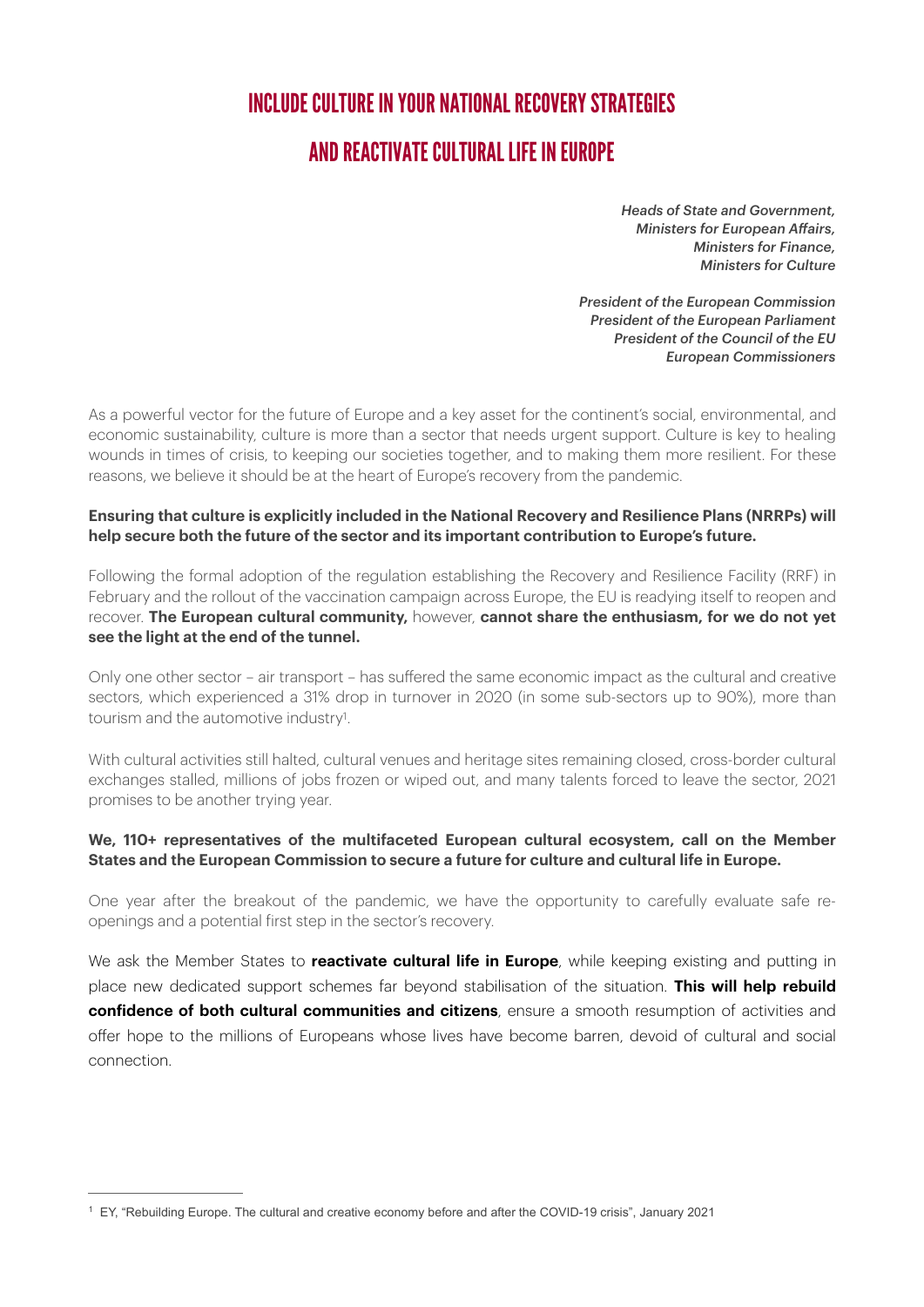Crucially, by now, **the majority of EU countries have presented the drafts of their National Recovery and Resilience Plans (NRRPs) to the European Commission,** starting a time of informal dialogue and exchanges in the weeks to come, before the formal deadline of 30 April.

#### **This is a key moment to fine-tune and validate those plans.**

- We reiterate our call made on 30 October 2020 and urge the EU and its Member States to fully include **culture in each and every National Recovery and Resilience Plan (NRRP)**, and dedicate, at the very least, 2% of the RRF envelope for culture. We have seen strong political will, as expressed among others by the European Parliament, to **put culture as a priority sector when using funds from Next Generation EU.** It is now time to translate this commitment in the NRRPs.
- In addition, we call on the Member States to continuously **involve and engage the representatives of their cultural communities and civil society organisations in the design and implementation of the NRRPs,** as indicated in the European Commission guidelines for the preparation of the national recovery and resilience plans. **Long-term structural support to rebuild the European cultural ecosystem needs to be co-developed**, involving all relevant stakeholders, both public and private.

**Reinvigorating the cultural ecosystem** not only offers hope to millions of workers who saw their jobs eradicated or endangered by the pandemic, it **can offer new meaning and purpose to all Europeans and the European project.** 

**Let us put culture at the heart of Europe's recovery.** 

### SIGNATORIES:

**Am**ateo | Animation Europe | Architects' Council of Europe (ACE) | Arena Resilience Alliance | Arty Farty | Association des Centres Culturels de Rencontre (ACCR) | Association Européenne des Conservatoires, Académies de Musique et Musikhochschulen (AEC) | Association of European Performers' Organisations (AEPO-ARTIS) | Association of European Radios (AER) | b.creative | Barcelona Festival of Song | Biennale des Jeunes Créateurs de l'Europe et de la Mediterranée (BJCEM) | Centre Européen de Musique | Centre for Fine Arts Brussels (BOZAR) | Centre of the Picture Industry (CEPIC) | CineRegio AISBL (regional film & AV funds) | Circostrada Network | Coalitions Européennes pour la Diversité Culturelle (CEDC) | Confédération internationale des cinémas d'art et d'essai (CICAE) | Culture Action Europe (CAE) | DE CONCERT ! | Eidgenössischer Orchesterverband (Switzerland) | ELIA - globally connected European network for higher arts education | ESNS (Eurosonic Noorderslag) | EU National Institutes for Culture (EUNIC) | Eurocinema | Europa Cinemas | Europa Distribution - The European Network of Independent Film Publishers and Distributors | Europa Nostra | Europavox | Europe Jazz Network (EJN) | European and International Booksellers Federation (EIBF) | European Arenas Association | European Association of Archaeologists | European Audiovisual Production Association (CEPI) | European Choral Association - Europa Cantat | European Composer and Songwriter Alliance (ECSA) | European Council of Associations of Literary Translators (CEATL) European | Creative Business Network (ECBN) | European Cultural Foundation (ECF) | European Dancehouse Network (EDN) | European Fashion Heritage Association (EFHA) | European Federation of Fortified Sites (EFFORTS) | European Federation of Journalists (EFJ) | European Federation of National Youth Orchestras (EFNYO) | European Federation of Professional Circus Schools (FEDEC) | European Festivals Association (EFA) | European Folk Network (EFN) | European Games Developer Federation (EGDF) | European Grouping of Authors' Societies (GESAC) | European Music Council (EMC) | European Music Exporters Exchange (EMEE) | European Music School Union (EMU) | European Network for Opera and Dance Education (RESEO) | European Network on Cultural Management and Policy (ENCATC) | European Orchestra Federation (EOFed) | European Publishers Council (EPC) | European Route of Industrial Heritage (ERIH) |